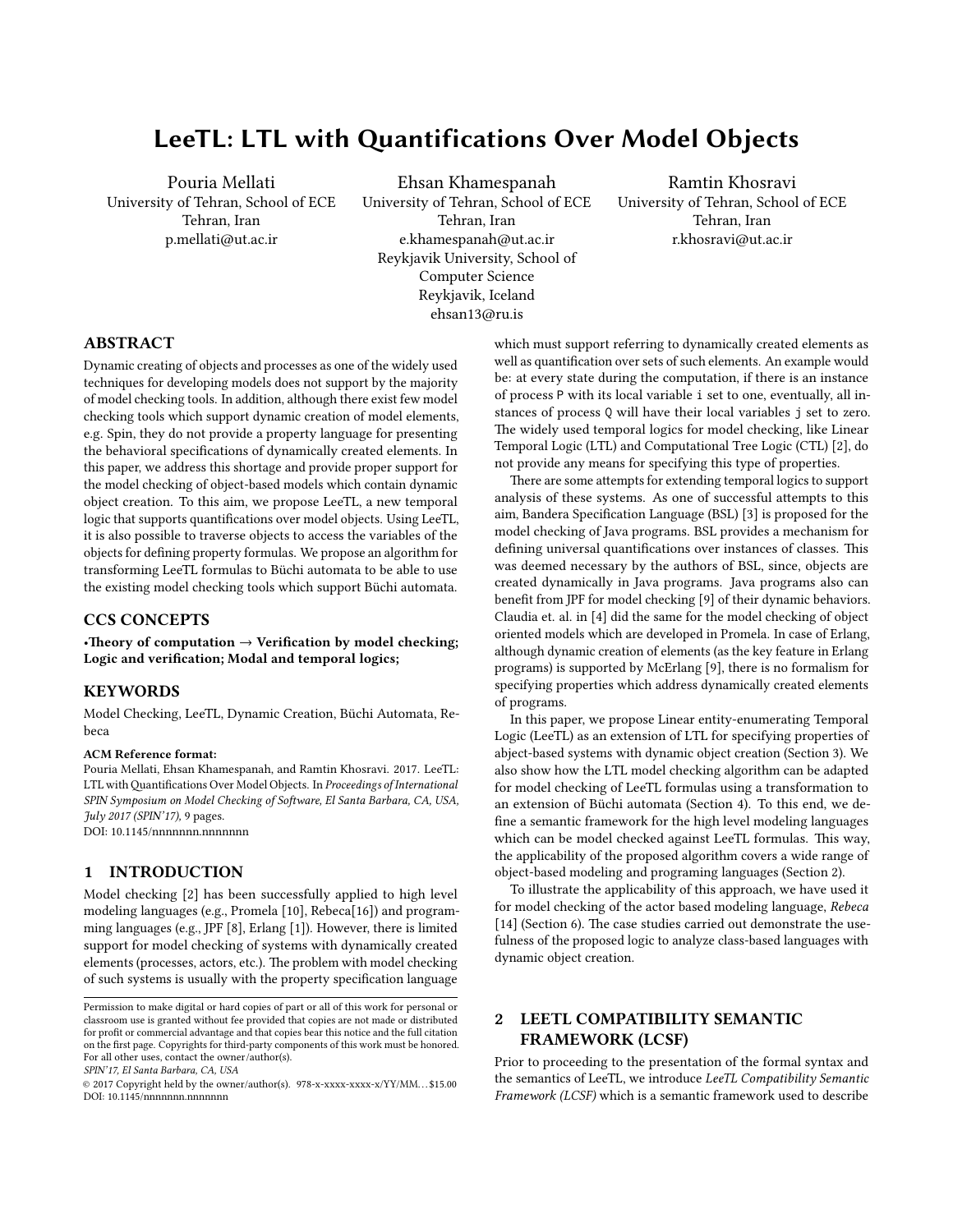the semantics of class-based modeling languages, offering the primitives needed for LeeTL model checking. In the following, we refer to the dynamically created elements in the language as 'objects'. But in general, the method is not limited to the object-oriented modeling style and the notions of 'class' and 'object' can be replaced by 'process type' and 'process' (encapsulating local variables).

To use LCSF, the language designer must specify the operational semantics of the language in terms of labeled transition systems, and provide four other elements to enable LeeTL model checking. We first describe the labeled transition system (LTS) notation (borrowed from [\[2\]](#page-7-0)).

For a given model, its underlying LTS is denoted by  $TS =$  $(S, s_0, Act, \rightarrow, AP, L)$  where S is the set of states, s<sub>0</sub> is the initial state, Act is the set of action, and  $\rightarrow$  is the transition relation. AP is the set of atomic propositions and  $L : S \to 2^{AP}$  is a labeling function associating labels with the states. Note that the interpretation tion associating labels with the states. Note that the interpretation of states, actions, and transitions are determined by the language semantics and is out of scope of LCSF. The set of atomic proposition may include dotted expressions defined as follows.

In a language with dynamically created objects, the object identifiers are not known statically, hence the only way to refer to an object is to navigate through the references among the objects. As common in the programming languages, the expression mathClass.teacher.age refers to the age of the teacher of the math class object (whose ID is known statically). If the language supports arrays of object references, more complex expressions may be formed, e.g., mathClass.student[i].grade. Since our method is language independent, we assume the language designer speci fies the set of all syntactically valid dotted expressions in a model, denoted by DExpr. Furthermore, since these expressions are to be used in atomic propositions, a function eval :  $DExpr \times S \rightarrow Vals$ must be provided to evaluate a given dotted expression in a given state. The result may be an object or a primitive value, or a collection of objects. The set Vals includes all possible values of the mentioned types.

With the above definitions, we can use dotted expressions in atomic propositions. For example, we can have  $p = person1.age <$ *person2.age* as an atomic proposition in AP. Then,  $p \in L(s)$  if and only if  $eval(person1.age, s) < eval(person2.age, s)$ .

Additionally, we assume that the set of all class identifiers is denoted by CID and the set of all object identifiers is denoted by OID. Note that, objects may be removed during a transition from one state to its successors. We assume that once an object is removed from the model in a state, there is no object with the same id in the successor states of that state.

This way, to enable LeeTL model checking, one must provide the semantics of a model in LCSF as the tuple (TS, CID, OID, DExpr, eval) according to the modeling language semantics.

#### <span id="page-1-0"></span>3 LEETL

Temporal logics, including LTL and CTL, are effectively used for specifying the desired properties of object-based models with static configuration. Atomic propositions of these properties, as the primitive building blocks of temporal logic formulas, are defined using identifiers of objects. In case of systems with dynamically created objects, this approach does not work, as the number of objects and

their identifiers cannot be specified prior to the execution of the model. In this section, we propose LeeTL as a property language which considers the requirements of systems with dynamically created objects.

#### 3.1 Syntax of LeeTL

LeeTL formulas over the set AP of atomic propositions are formed according to the following grammar:

> $\varphi \equiv true \mid a \mid \neg \varphi \mid \bigcirc \varphi \mid \varphi_1 \wedge \varphi_2 \mid \varphi_1 \mathbf{U} \varphi_2 \mid$  $\forall v \in DExpr \cdot \varphi \mid \exists v \in DExpr \cdot \varphi$  $DExpr ::= ID \cdot DExpr \mid ID$

where  $a \in AP$ . As mentioned before, LeeTL is an extension of LTL which is enriched by two binding terms  $\forall v \in D\&\ xpr \cdot \varphi$  and  $\exists v \in D\&zpr \cdot \varphi$ . A given formula  $\forall v \in expr \cdot \varphi$  or  $\exists v \in expr \cdot \varphi$ binds all occurrences of  $v$  in  $\varphi$ . An LeeTL formula in which all occurrences of all variables are bound is a closed LeeTL formula. We only consider closed formulas in this paper. For the sake of simplicity, we also assume that in a nested LeeTL formula, the variables of quantifications are identical. In addition, Even though the syntax above allows variables and dotted expressions to be given to predicates as parameters, the semantics of LeeTL (given in Section [3.2\)](#page-1-1) ensures that only members of Vals are actually input to predicates. In other words, in the specification of a predicate, it is not necessary to account for variables and dotted-expressions.

#### <span id="page-1-1"></span>3.2 Semantics of LeeTL

LeeTL formulas as extensions of LTL formulas, stand for properties of paths. This means that a path can either fulfill a LeeTL formula or not. In a given transition system  $TS_{\mathcal{M}} = (S_{\mathcal{M}}, s_{\mathcal{M}_0}, Act_{\mathcal{M}}, \rightarrow_{\mathcal{M}}$ <br>  $AP_{\mathcal{M}}(A, \lambda)$  a path is defined as an infinite sequence of states ,  $AP_M$ ,  $L_M$ ) a path is defined as an infinite sequence of states  $\langle s_{M_0}, s_{M_1}, s_{M_2}, \cdots \rangle$  where  $(s_i, a_i, s_{i+1}) \in \rightarrow \mathcal{M}$ . The semantics of a LeeTL formula is defined by the binary relation  $\models$  (satisfies), which maps a path (of a model) to a LeeTL formula. Assuming  $\pi = \langle s_{M_0}, s_{M_1}, s_{M_2}, \cdots \rangle$  is a path, the following set of rules de-<br>fines  $\vdash$  relation. Note that in the following rules we use  $\pi$ ; to fines  $\models$  relation. Note that in the following rules we use  $\pi_i$  to address sub-path  $\langle s_{M_i}, s_{M_{i+1}}, s_{M_{i+2}}, \cdots \rangle$  and  $AP(s_M)$  to address the set of atomic propositions which are assigned to the state s  $\Omega$ address sub-path  $(s_{Mi}, s_{Mi+1}, s_{Mi+2}, \cdots)$  and  $AP(s_M)$  to address<br>the set of atomic propositions which are assigned to the state  $s_M$ .

- $\pi \models a \Leftrightarrow a \in AP(s_{\mathcal{M}_0})$ <br>
  $\pi \models \neg a \Leftrightarrow \neg (\pi \models a)$
- $\pi \models \neg \varphi \Leftrightarrow \neg (\pi \models \varphi)$
- $\pi \models \varphi_1 \land \varphi_2 \iff \pi \models \varphi_1 \land \pi \models \varphi_2$
- $\pi \models \bigcirc \varphi \Leftrightarrow \pi_1 \models \varphi$
- $\pi \models \varphi_1 \mathbf{U} \varphi_2 \Leftrightarrow \exists j \in \mathbb{N}_0 \cdot \pi_j \models \varphi_2 \wedge \forall i < j \cdot \pi_i \models \varphi_1$
- $\left| \begin{array}{c} \bullet & \pi \models \forall v \in DExpr \cdot \varphi \Leftrightarrow [eval(s_{M_0},DExpr)] > 0 \land \forall \ OID \in \end{array} \right|$  $eval(DExpr, s_{M0}) \cdot \pi \models \varphi[OID/v]$
- $\bullet \pi \models \exists v \in DExpr \cdot \varphi \Leftrightarrow \left| eval(s_{M_0}, DExpr) \right| > 0 \land \exists OID \in \text{gcd}(DExpr \land \neg \exists OID \land \exists OID \in \text{gcd}(DExpr \land \neg \exists OID \land \exists OID \land \exists OID \in \text{gcd}(DExpr \land \neg \exists OID \land \exists OID \land \exists OID \land \exists OID \land \exists OID \land \exists OID \land \exists OID \land \exists OID \land \exists OID \land \exists OID \land \exists OID \land \exists OID \land \exists OID \land \exists OID \land \exists OID \land \exists OID \land \exists OID \land$  $eval(DExpr, s_{\mathcal{M}_0}) \cdot \pi \models \varphi[OID/v]$

In the two last items, the expression  $\varphi$ [OID/v] denotes a copy of  $\varphi$  in which all of the occurrences of the variable  $v$  are replaced by OID.

Having the syntax and semantics of LeeTL, we can define additional equivalences and operators such as  $true \equiv \varphi \lor \neg \varphi$ , false  $\equiv$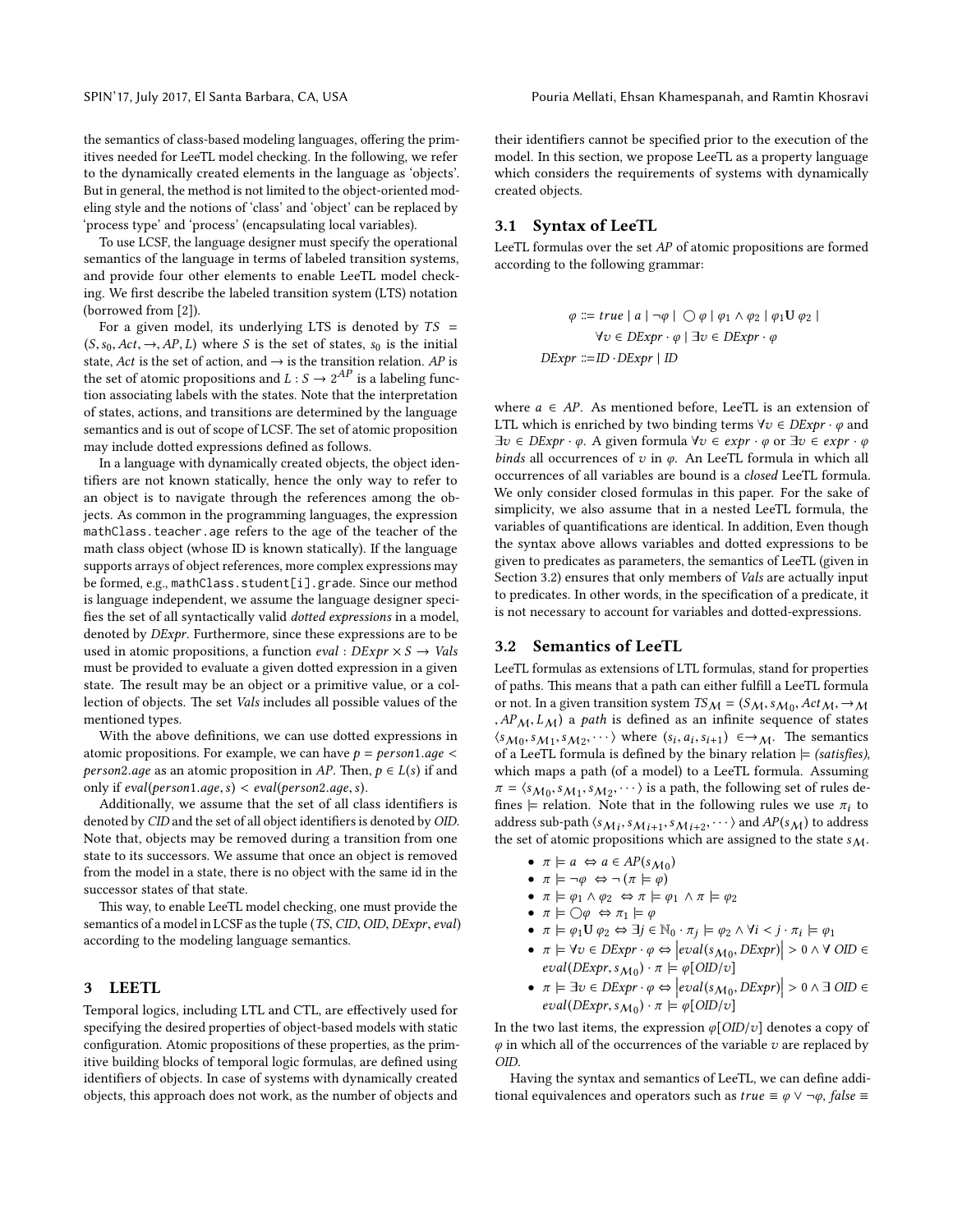$\neg true, \Diamond \varphi \equiv true U \varphi, \Box \varphi \equiv \neg \Diamond \neg \varphi, \varphi W \psi \equiv (\varphi U \psi) \vee (\Box \varphi)$ , and  $\varphi R \psi \equiv \neg (\neg \varphi U \neg \psi).$ 

# <span id="page-2-0"></span>4 LEETL TO UTGBA TRANSFORMATION

As mentioned before, LeeTL is designed for the purpose of speci fication and model checking of systems with dynamically created elements. So, after proposing syntax and semantics of LeeTL formulas, we have to propose a model checking algorithm for these formulas. To this end, we decided to propose a transformation algorithm from LeeTL formulas to büchi automata to use the standard LTL model checking algorithm instead of proposing a new model checking algorithm for LeeTL.

For the standard LTL model checking, at the first step, the büchi automaton of a given LTL formula is generated. Then, the production of the büchi automaton with the state space is performed. Following the same approach, we have to transform a given LeeTL formula  $\varphi$  to an Unaccepting Transition-based Generalized Büchi Automaton (henceforth UTGBA)  $UTGBA(\varphi)$ , at the first step. The definition of UTGBA is based on the definition of TGBA, given in [\[7\]](#page-7-8). Then, produce the production of this UTGBA to a state space. But, unfolding the two binding terms ∀ and ∃ of a LeeTL formula and transforming them into states and transitions of a UTGBA requires some information about the number of the existing objects in the current state of its corresponding model. So, UTGBAs can not be generated without taking state spaces into account.

To over come this difficulty, our approach works in an on-demand and on-the-fly fashion (described in Section [4.1.2\)](#page-2-1). In our approach, all the states and transitions of UTGBAs are generated lazily (i.e. with respect to the current states of models), except for the initial state. Starting from the initial state of a UTGBA and a state space, production of the initial states are computed then the successor states of both of the initial states are generated. The production of the successor states is performed the same as the initial states. This way, all of the reachable states of a UTGBA can be created according to the states of its corresponding model.

#### 4.1 Preliminaries

<span id="page-2-3"></span>4.1.1 UTGBA. A UTGBA is a kind of büchi automaton that its acceptance condition is defined based on its transitions. Formally, a UTGBA is a tuple  $utgba = (S, s_0, Act, \rightarrow, U)$  where:

- $S$  is a set of states,
- $s_0 \in S$  is the initial state,
- $\bullet$  Act is a set of action labels (defined in an applicationspecific manner),
- $\rightarrow \subseteq S \times 2^{Act} \times S$  is a transition relation,<br>•  $U \subseteq 2 \rightarrow$  is a set of sets of *unaccepting transition*
- $U \subseteq 2 \rightarrow \infty$  is a set of sets of *unaccepting transitions*.

An execution  $e = \langle w_0, w_1, \dots \rangle$  of utgba is an infinite sequence over alphabet  $\rightarrow$ . The execution *e* is *accepting* if and only if for each  $u \in U$ , infinitely often times there is  $j \in \mathbb{N}$  such that  $w_j \notin u$ . Subsequently, a path  $\pi = \langle s_0, s_1, \dots \rangle$  over alphabet *S* is *accepted* by *utgba* if and only if there exists an accepting execution  $e =$  $\langle (s_0, l_0, s_1), (s_1, l_1, s_2), \cdots \rangle$  in utgba.

<span id="page-2-1"></span>4.1.2 Styles, Entities, and Assumptions. First of all, for sake of simplicity, the proposed algorithms of this section are presented in the object-oriented style: objects with local data variables (i.e. fields) are used. Also, methods may be invoked on objects, in the conventional sense. Additionally, in order to reduce the visual clutter in the pseudo-code, we prefix local variables of objects with "@" character (thus, @var is the short form this.var as used in typical object oriented languages), and prefix the global variables in the algorithm using "#" character.

Many entities, such as transitions, are conveniently treated as objects in the algorithm. However, we will only focus on two key object types, namely UbaState and UbaQuantifierState. UbaState represents normal UTGBA states, and contains the following local variables:

- unexpandedSuccessor an unprocessed UbaState that acts as a temporary placeholder for the actual successors of this state (which may not have yet been calculated.)
- transitions the set of outgoing transitions of this UbaState toBeDone the set of formulas that must hold at this state, but are yet to be processed
- next the set of formulas that must hold at all successors of this state
- literals the set of literals that must hold at this state
- quantifiers the set of formulas encountered in the processing of this state whose root operators are LeeTL quantifier operators
- untilsToSatisfy the set of formulas encountered in the processing of this state whose root operators are U operators
- rightsOfUs the set of formulas encountered in the processing of this state that are the right operands of  $U$  operators
- processed the set of formulas encountered in the processing of this state, used solely in our proof of correctness, and thus removable

Objects of type UbaQuantifierState are corresponding to the on-demand rewriting of LeeTL quantifier operations into normal LTL operations. Except for the unexpandedSuccessor and transitions fields, UbaQuantifierState contains all of the local variables of UbaState, in addition to the following:

activeQuantifier the quantification operation formula that this state is responsible for rewriting

We also assume that there are two global sets #storedStates and #storedQuantifierStates which store all processed UbaStates and all finalized UbaQuantifierStates, respectively. Both sets, are initially empty and they are used to prevent the generation of duplicate states. This helps reducing the size of the generated UTGBAs.

For a given LeeTL formula  $\varphi$ , the initial UbaState  $s_0$  is generated and  $s_0.next$  is set to  $\{\varphi\}$  and  $s_0$  is added to #storedStates. Then, the production of the UbaState  $s_0$  to the initial state of the state space can be computer. Starting from  $s_0$ , all of the states of the UTGBA which correspond to  $\varphi$  must be created using *expand* method, as described below.

#### <span id="page-2-2"></span>4.2 Expand Method of UbaQuantifierStates

Expand method of UbaQuantifierStates is implemented by rewriting the active quantifier of the state into a form that does not use the active quantifier. This rewriting is performed according to the semantics of LeeTL: if the active quantifier is a universal quantifier, then the rewritten version is a conjunction of formulas, unless the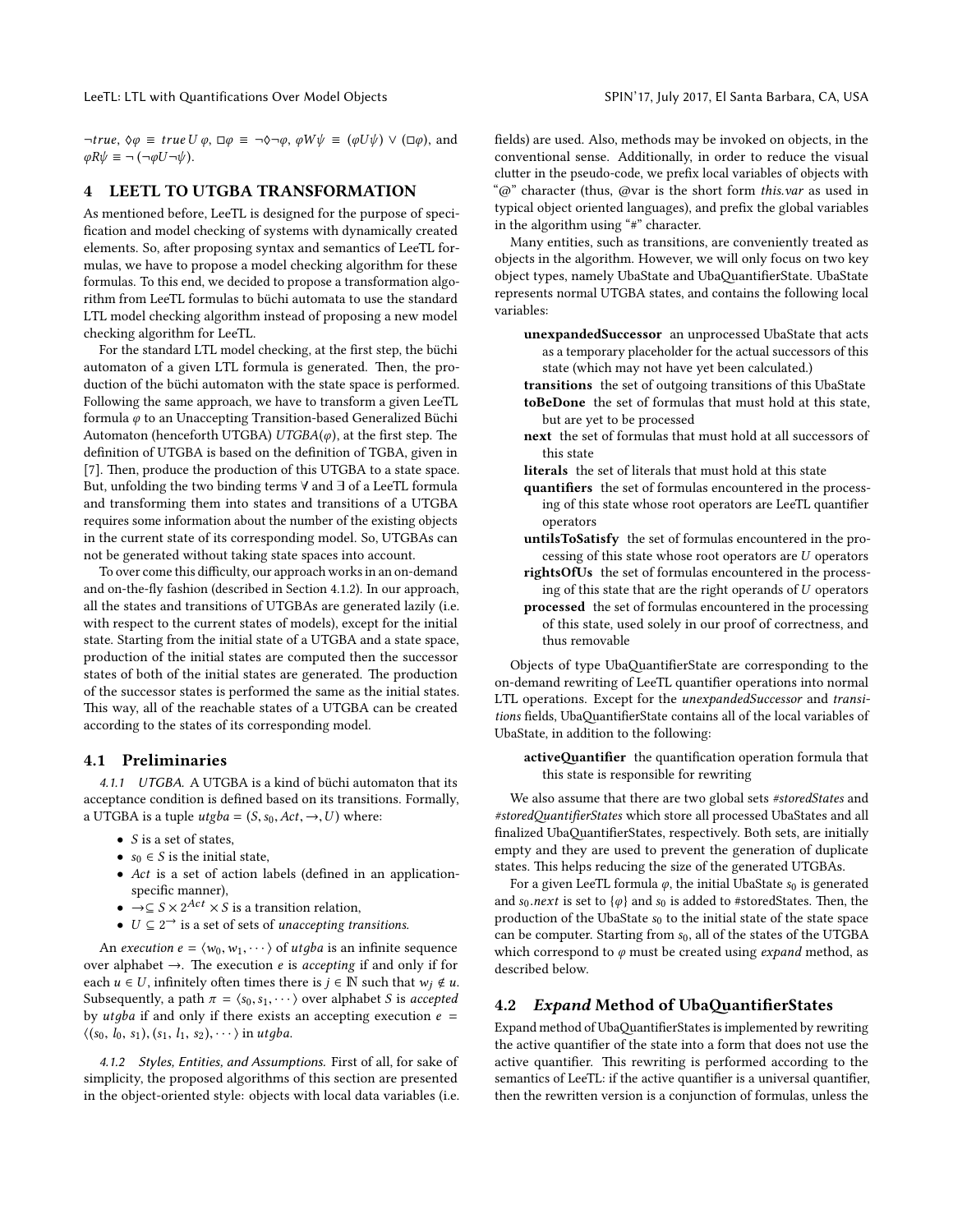set of involved objects is empty, in which case, the rewritten version is simply "true".

Similarly, the rewritten version of a existential quantifier is either a disjunction of formulas, or simply false in case the set of involved objects is empty.

As a result, a UbaState state is generated that the values of its state variables are the same as that of the UbaQuantifierState and the value of its toBeDone variable is set to the rewritten formula. This state is returned as the result of invoking the *expand* method.

## 4.3 Expand Method of UbaState

The expand method, takes one formula out of @toBeDone at a time and processes it, until @toBeDone is empty, at which point the finalization stage of the state begins. The following two subsections describe how formulas in @toBeDone are processed, and how a fully processed UbaState is finalized.

#### <span id="page-3-1"></span>Listing 1: The expand method, used by UbaState

```
1 method expand(modelState, outputTrans [default=∅]) {
```
- 2 if (@toBeDone == ∅)
- 3 finalize(modelState, outputTrans)
- 4 else
- 5 processAFormula(modelState, outputTrans) 6 }

Because of the on-the-fly nature of the proposed transformation approach, when a UbaState s is created, fully processed, finalized, and added to #storedStates, its set of outgoing transitions is still not calculated. In which case, a transition to an unprocessed UbaState (which is not in #storedStates) is used as a temporary placeholder for future outwards transitions of s. This, unprocessed state is called the unexpanded successor of u. When the transitions method is invoked on  $u$  for the first time, the processing of the unexpanded successor is triggered by invoking the expand method on it. The result of the expansion of the unexpanded successor is the set of outgoing transitions of  $u$ , which  $u$  will store and simply return in response to future invocations of the transitions method.

In order to process a formula  $\varphi$  from @toBeDone, as previously mentioned, we will first remove it from @toBeDone. Then  $\varphi$  is added to @processed, since it will soon be processed. At the next step, if  $\varphi$  is found to be the right operand of any Until modality encountered in the algorithm, then  $\varphi$  needs to be added to @rightsOfUntils. This is necessary, since, as will be shown later, in the finalization stage, the @rightsOfUntils and @untilsToSatisfy fields are used in the calculation of unaccepting sets.

How  $\varphi$  is further processed depends on whether it is simply a literal or not, and if not, on the root operator of the formula: If  $\varphi$  is a literal, it is simply added to @literals, and the processing of  $\varphi$  is finished. Otherwise, if  $\varphi = \bigcirc \mu$ , then it is enough to add  $\mu$  to @next. Similarly, if the root operator of  $\varphi$  is quantification,  $\varphi$  is just added to @quantifiers.

In case  $\varphi = \mu \wedge \psi$ , both  $\mu$  and  $\psi$  are added to @toBeDone for further processing. In all of the above cases, we will next re-invoke the expand method on this state, so that either another formula will be processed, or the finalization stage will be entered.

The case when  $\varphi = \mu \vee \psi$  is a bit more involved: this UbaState is split into two. Each split is identical to this state. We add  $\mu$  to the toBeDone of one split, while  $\psi$  is added to the toBeDone of the other. Next, the expand method is called on both splits, the result of each of which is a set of transitions. The union of the two sets is returned by this UbaState as the result of the expansion.

If  $\varphi = \mu U \psi$ , first,  $\varphi$  is added to @untilsToSatisfy. Then,  $\varphi$  is rewritten as  $\psi \lor (\mu \land \bigcirc \varphi)$  and simply added to @toBeDone. If, on the other hand,  $\varphi = \mu R \psi$ , it will be enough to rewrite it as  $(\psi \land \bigcirc \varphi) \lor (\mu \land \psi)$  and add the rewritten version to @toBeDone. The pseudo code of this algorithm is depicted in Listing [2.](#page-3-0)

#### <span id="page-3-0"></span>Listing 2: The processAFormula method, used for UbaStates

```
1 method processAFormula(modelState, outputTrans) {
```
- 2  $\varphi$  = take a formula from @toBeDone<br>3 @toBeDone = @toBeDone \ { @ }
- 
- 3 @toBeDone = @toBeDone \  $\{\varphi\}$ <br>4 @nrocessed = @nrocessed U { @processed = @processed  $\cup$  { $\varphi$ } 5 6 if ( $\varphi$  is the right operand of an until)<br>7 erightsOfUs = erightsOfUs U { $\varphi$ } @rightsOfUs = @rightsOfUs  $\cup$  { $\varphi$ } 8 9 if  $(\varphi$  is a literal)<br>10 0literals = 0liter 10 @literals = @literals ∪ { $\varphi$ }<br>11 else if ( $\varphi = u \wedge \psi$ ) 11 else if  $(\varphi = \mu \land \psi)$ <br>12 @toBeDone = @toBe 12 @toBeDone = @toBeDone ∪ { $\mu$ ,  $\psi$ }<br>13 else if ( $\omega$  =  $\bigcap \nu$ ) 13 else if  $(\varphi = \bigcirc \mu)$ <br>14 Gnext = Gnext U 14 @next = @next ∪ { $\mu$ }<br>15 else if ( $\omega$  is a quant 15 else if ( $\varphi$  is a quantifier formula)<br>16 @quantifiers = @quantifiers  $\cup$  { $\varphi$ } 16 @quantifiers = @quantifiers ∪ { $\varphi$ }<br>17 else if ( $\varphi = \mu \vee \psi$ ) { 17 else if  $(\varphi = \mu \vee \psi)$  {<br>18 create n1 & n2 as e create n1 & n2 as exact copies of this node 19 n1.toBeDone = n1.toBeDone ∪ { $\mu$ }<br>20 n2.toBeDone = n2.toBeDone ∪ { $\psi$ } 20 n2.toBeDone = n2.toBeDone ∪  $\{\psi\}$ <br>21 noturn n2 expand(modelState n1 return n2.expand(modelState, n1.expand(modelState, outputTrans)) 22 } else if  $(\varphi = \mu U \psi)$  {<br>23 @untilsToSatisfy = @u 23 @untilsToSatisfy = @untilsToSatisfy ∪ { $\varphi$ }<br>24 @toBeDone = @toBeDone ∪ {( $\mu \wedge \bigcirc \varphi$ ) ∨  $\psi$ } 24 @toBeDone = @toBeDone ∪ { $(\mu \land \bigcirc \varphi) \lor \psi$ }<br>25 \ else if  $(g = \mu R \psi)$
- 25 } else if  $(\varphi = \mu R \psi)$ <br>26 @toBeDone = @toBeD
- @toBeDone = @toBeDone ∪ {( $\psi \land \bigcirc \varphi$ ) ∨  $(\mu \land \psi)$ }
- 27
- 28 expand(modelState, outputTrans)

```
29 }
```
Once the toBeDone field of a UbaState  $u$  is empty, it enters the nalization stage, wherein a new transition will be created, depicted in Listing [3.](#page-4-0) If there are no formulas in  $u$ . quantifiers, the destination of the newly created transition will be a UbaState. Otherwise, the destination will be a UbaQuantifierState.

In case  $u$ . quantifiers is empty, we will add  $u$  to #storedStates and use it as the destination of the transition, unless there is already a UbaState  $u'$  in #storedStates such that  $u$  and  $u'$  are equal (two UbaStates are equal if their next fields contain the same formulas) in UbaStates are equal if their next fields contain the same formulas), in which case, we will simply use  $u'$  as the destination of the transition, without adding u to #storedStates. This ensures that no duplicate without adding u to #storedStates. This ensures that no duplicate states are created. If no  $u'$  is found to equal  $u$ , it is also necessary<br>to build an unexpanded successor for  $u$ , All of the unexpanded to build an unexpanded successor for  $u$ . All of the unexpanded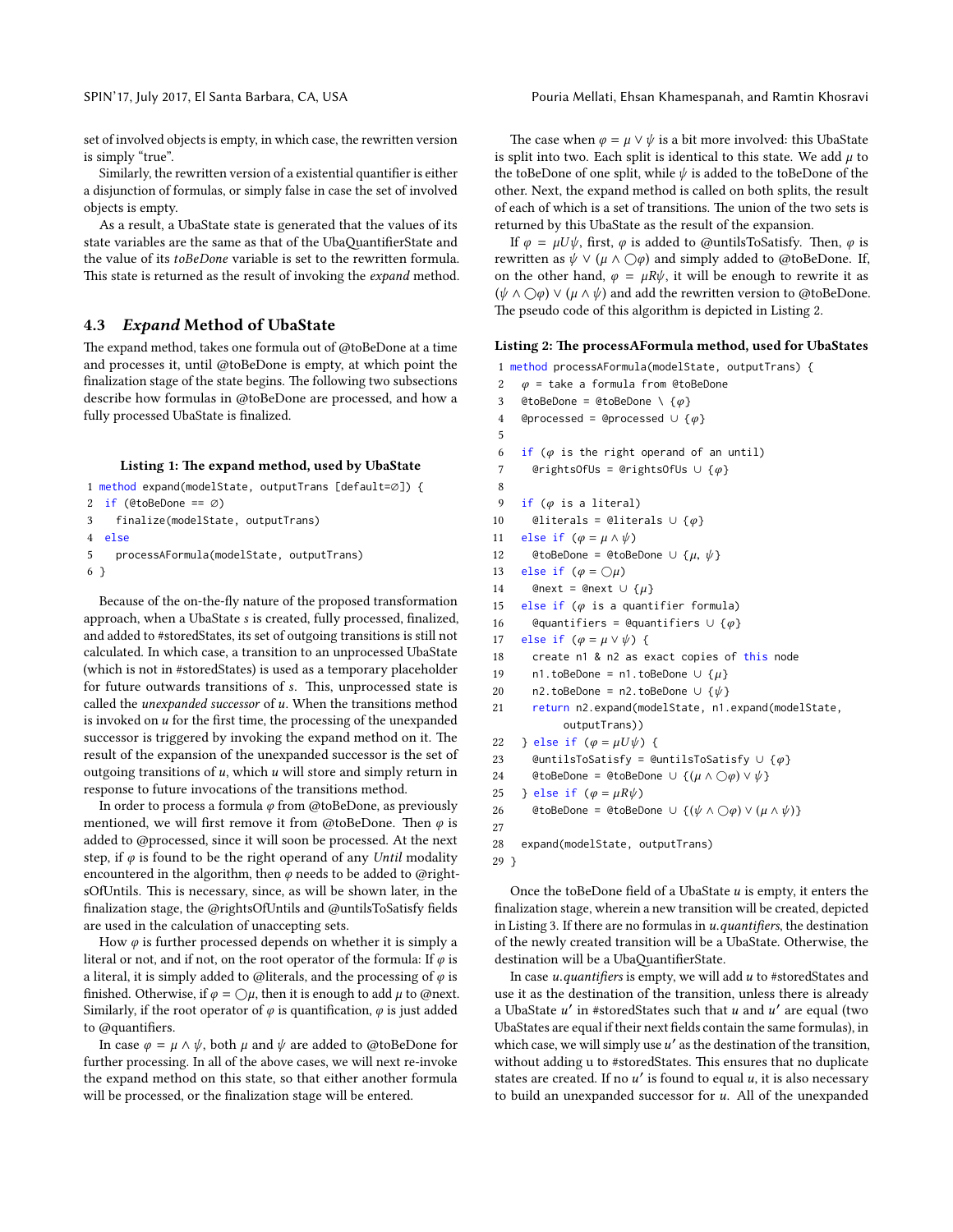successor's fields will be empty, except for its toBeDone field which will be set to <sup>u</sup>.next.

#### <span id="page-4-0"></span>Listing 3: The finalization method, used for UbaStates

```
1 method finalize(modelState, outputTrans) = {
2 if (@quantifiers == \varnothing) {
 u' = \text{find this in #storedStates}\frac{4}{5} if (u' was found)
5 newTransition = new Transition(labels \Leftarrow @literals,
              destination \Leftarrow u')
6 else {
7 @unexpandedSuccssor = new UbaState
8 @unexpandedSuccssor.toBeDone = @next
\overline{Q}10 #storedStates = #storedStates ∪ {this}
11 newTransition = new Transition(labels \Leftarrow @literals,
             \text{destination} \leftarrow \text{this}12   }
13 unacceptingSets = {unaccepting set of \mu U\psi | \mu U\psi \inQuntilsToSatisfy and \psi \notin @rightsOfUs}
14 foreach unacceptingSet in unacceptingSets
15 unacceptingSet = unacceptingSet ∪ {newTransition}
16 } else {
17 uqState = this state as a UbaQuantifierState
18 uqState.activeQuantifier = an arbitrary member of
            @quantifiers
19 q' = find uqState in #storedQuantifierStates
20 if (q' was found)
21 newTransition = new Transition(labels \Leftarrow \emptyset,
              destination \Leftarrow q')
22 else {
23 storedQuantifierStates = storedQuantifierStates ∪
             {uqState}
24 newTransition = new Transition(labels \Leftarrow \emptyset,
             destination \Leftarrow uqState)25 }
26 }
27 outputTrans = outputTrans ∪ {newTransition}
28 return outputTrans
29 }
```
Finally, it is necessary to add the transition to the unaccepting sets to which it must belong. Note that for formulas containing until modality (henceforth until formulas) ever encountered in the algorithm, we consider a corresponding unaccepting set to exist. As shown in the pseudo-code, the set of unaccepting sets this transition will belong to is the set of unaccepting sets corresponding to until formulas in u.untilsToSatisfy whose right hand operands do not exist in u.rightsOfUntils. This ensures that, in the constructed UTGBA, executions in which certain until formulas are never satis fied (i.e. the right operand of the *until* modality never occurs) will not be considered accepting executions.

Let us now consider the case when  $u$ . quantifiers contains formulas. In this case, the destination of the transition will be a UbaQuantifierState. Furthermore, it will not be necessary to include the transition in a set of unaccepting sets or to annotate the transition with a set of literals.

As the first step, a UbaQuantifierState version  $q$  of  $u$  will be created: all of the fields of  $q$  are set to the values of their corresponding fields from  $u$ . Then, since  $q$ . quantifiers might contain more than one quantifier formula, an arbitrary member of  $q$ . quantifiers is chosen as the active, or main, quantifier of  $q$ . As will be shown in Section [4.2,](#page-2-2) it is this active quantifier formula that will be rewritten when the transitions method is invoked on q.

At this stage, similarly to the case of an empty u.quantifiers, it is necessary to ensure that no  $q'$  in #storedQuantifierStates already exists such that q and q' are equal.

Two UbaQuantifier states, such as  $q$  and  $q'$  are considered equal, their next to BeDone, quantifiers, literals, untils To Satisfy and if their next, toBeDone, quantifiers, literals, untilsToSatisfy and rightsOfUntils fields are equal. If  $q'$  is found, then q is dropped and  $q'$  is used as the destination of the transition. Otherwise, q is added q as more as the destimated by the maintaining entity. If is used as the destination of the transition. Otherwise,  $\hat{q}$  is added<br>a strategy untifier states and used as the destination

## 5 PROOF OF CORRECTNESS

The proof in this section is based on  $[6]$ . Theorem [5.1](#page-4-1) establishes the correctness of the LeeTL to UTGBA translation algorithm.

<span id="page-4-1"></span>THEOREM 5.1. UTGBA  $u = (S, D, \Delta, q_0, U)$  constructed for LeeTL formula  $\varphi$  accepts exactly the same paths that satisfy  $\varphi$ .

PROOF. Lemmas [5.5](#page-5-0) and [5.10](#page-6-1) prove the two directions of this theorem.

Let  $t = (source, labels, dest) \in \Delta$  be a transition, modelState is its corresponding state in the state space of a system, and s be the unexpandedSuccessor in whose finalize method is created, then, in the following lemmas,  $\nabla(t)$  denotes the value of s. processed at the moment s begins the finalize method and is referred to as the nabla of t. Also, labels(t) denotes labels, while  $next(t)$  denotes *dest.next.* Finally, recall that if  $\pi = x_0x_1x_2...$  is a path, then  $\pi_i$ denotes  $x_i x_{i+1} x_{i+2} \ldots$ 

<span id="page-4-3"></span>LEMMA 5.2. If  $e = t_0t_1t_2...$  is an execution of UTGBA u and  $\mu U\psi \in$  $\nabla(t_0)$ , then one of the following holds:

- (1)  $\forall i > 0 : \{\mu, \mu U \psi\} \subseteq \nabla(t_i)$  and  $\psi \notin \nabla(t_i)$ <br>(2)  $\exists i > 0 : \forall 0 \le i \le i : \psi \in \nabla(t_i)$  and  $\psi$
- (2)  $\exists j > 0 : \forall 0 \le i < j : \psi \in \nabla(t_j)$  and  $\{\mu, \mu U \psi\} \subseteq \nabla(t_i)$

PROOF. Immediately from the algorithm. (Specifically, refer to line 22 of Listing [1.](#page-3-1))

In the above lemma, if  $e$  is an accepting execution, then only the second case is possible. The first case, defines an execution in which after  $\mu U \psi$  is seen in the nabla of a transition t,  $\psi$  is never seen. This causes all transitions occurring after  $t$  to be in the unaccepting set  $U_{\mu U \psi} \in U$  that corresponds to  $\mu U \psi$  (see lines 13 to 15 of listing [3\)](#page-4-0). Thus, based on the definitions in Section [4.1.1,](#page-2-3) such an execution can not be accepting, and only the second case is possible.

Let transitions of the form  $(q_0, l, d)$  of a UTGBA u, where  $q_0$  is the initial state of u, be called the initial transitions of u.

<span id="page-4-2"></span>Lemma 5.3. For each initial transition t of the UTGBA created for the LeeTL formula  $\varphi$ , we have  $\varphi \in \nabla(t)$ .

PROOF. Immediately from line 4 of Listing [1.](#page-3-1)  $\Box$ 

Let  $\Xi = \{l_0, l_1, ..., l_n\}$  be a set of literals, then  $\wedge \Xi = l_0 \wedge l_1 \wedge ... \wedge l_n$ .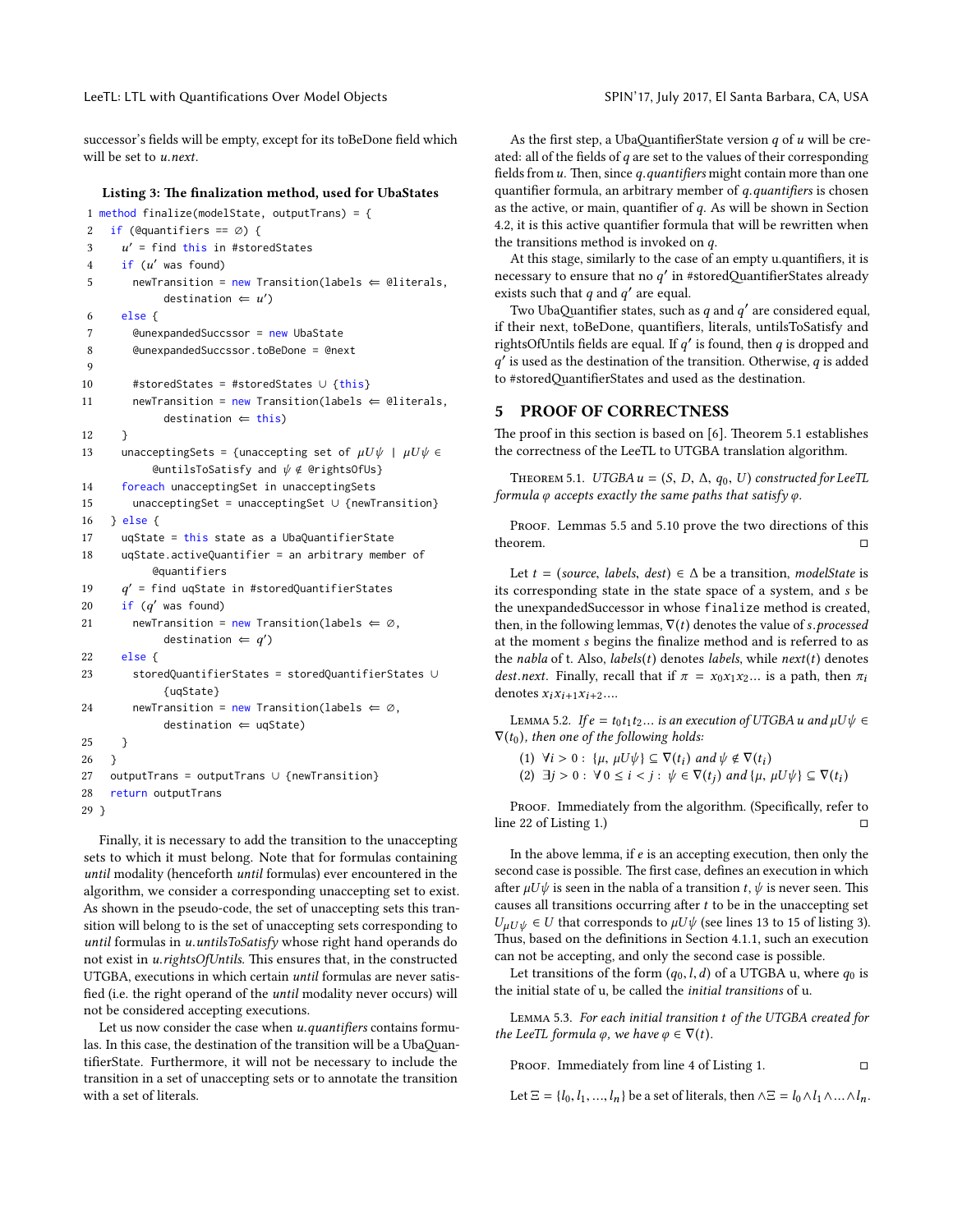<span id="page-5-1"></span>LEMMA 5.4. If  $e = t_0 t_1 t_2 ...$  is an execution of a UTGBA, that accepts  $\pi = x_0 x_1 x_2 \dots$ , then  $\pi \models \land \nabla(t_0)$ .

PROOF. Using induction on the size of formulae we prove that for all formulae  $\varphi$ , if  $\varphi \in \nabla(t_0)$ , then  $\pi \models \varphi$ :

- In the base case we have  $\mu \in \nabla(t_0)$ , where  $\mu$  is a literal. Then, according to the algorithm (line 10 of listing [1\)](#page-3-1),  $\mu \in \text{labels}(t_0)$ . But since  $\pi$  is accepted by e, and by the definitions in section [4.1.1,](#page-2-3)  $\pi \models \mu$ .
- If  $\mu \wedge \psi \in \nabla(t_0)$ , then according to the algorithm (line 12 of listing [1\)](#page-3-1) we have  $\{\mu, \psi\} \in \nabla(t_0)$ . Then, by the induction hypothesis  $\pi \models \mu$  and  $\pi \models \psi$ , and thus  $\pi \models \mu \land \psi$ . The cases for  $\mu \lor \psi$ ,  $\bigcirc \mu \in \nabla(t_0)$  are treated similarly.
- If  $\mu U \psi \in \nabla(t_0)$ , then as mentioned before, we have:

 $\exists j > 0 : \forall 0 \leq i < j : \psi \in \nabla(t_j) \text{ and } \{\mu, \mu U \psi\} \subseteq \nabla(t_i)$ 

But based on the induction hypothesis  $\pi_j \models \psi$  and  $\forall 0 \le i < j : \pi_i \models \mu$ . Therefore, based on the semantic definitions in section 3.2  $\pi \models \mu I J \psi$ definitions in section [3.2,](#page-1-1)  $\pi \models \mu U \psi$ .

- If  $\varphi = \forall \nu \in D\mathbb{E}$ *xpr* ·  $\psi$  and  $\varphi \in \nabla(t_0)$ , then based on our algorithm, at some point in the creation of  $t_0$ ,  $\varphi$  has been rewritten as  $\varphi$ . The translation from  $\varphi$  to  $\varphi$  is done in accordance to the semantics given in Section [3:](#page-1-0)  $\varphi'$  will be either true or  $\psi_0 \wedge \psi_0 \wedge \cdots \wedge \psi_n$ . In the former case autoeither *true* or  $\psi_0 \wedge \psi_1 \wedge \cdots \wedge \psi_n$ . In the former case, automatically  $\pi \models \varphi$ , and in the latter case, by the induction hypothesis we have  $\forall i \in \{0, 1, \dots, n\} : \pi \models \psi_i$ . Thus,  $\pi \models \varphi$  and since  $\varphi$  and  $\varphi'$  are equivalent,  $\pi \models \varphi$ .<br>The case for  $\varphi = \exists \tau \in DExpr$ ,  $\psi$  and  $\varphi \in \nabla f(x)$
- The case for  $\varphi = \exists v \in DExpr \cdot \psi$  and  $\varphi \in \nabla(t_0)$  is similar to the above case. In this case,  $\varphi = \mu_0 \vee \mu_1 \vee \cdots \vee \mu_n$ . (Note that  $\varphi$  can not have been rewritten as false, since  $\pi$  was accepted by  $e$ .) Then, according to the algorithm,  $\exists i \in \{0, 1, \dots, n\} : \psi_i \in \nabla(t_0)$ . But by the induction hypothesis  $\pi \models \psi_i$ . Thus,  $\pi \models \varphi$  and  $\pi \models \varphi$ .

 $\Box$ 

<span id="page-5-0"></span>LEMMA 5.5. If  $e = t_0t_1t_2...$  is an execution of UTGBA u constructed for LeeTL formula  $\varphi$ , and accepts a path  $\pi$ , then  $\pi \models \varphi$ .

PROOF. Based on Lemma [5.3,](#page-4-2)  $\varphi \in \nabla(t_0)$ . By Lemma [5.4,](#page-5-1)  $\pi \models \nabla(t_0)$ . As a result, there is  $\pi \models \varphi$ .  $\wedge \nabla(t_0)$ . As a result, there is  $\pi \models \varphi$ .

Let  $\pi = x_0 x_1 ...$  be a path, then  $first(\pi)$  denotes  $x_0$ . Additionally, let  $\varphi$  and  $\psi$  be two LeeTL formulae, then  $\varphi \longleftrightarrow \psi$  iff:

$$
\forall \pi : (first(\pi) = x \rightarrow (\pi \models \varphi \leftrightarrow \pi \models \psi))
$$

<span id="page-5-2"></span>LEMMA 5.6. If  $u$  is a UbaState or a UbaQuantifierState, let function conjunctions(u) denotes:

 $\bigwedge u.\textit{processed} \land \bigwedge u.\textit{toBeDone} \land \bigwedge u.\textit{quantifiers} \land \bigcirc \bigwedge u.\textit{next}$ Then:

(1) During the execution of the expand method with argument of modelState =  $x$ , invoked on UbaState  $u$ , when  $u$  is split into states  $u_1$  and  $u_2$  (lines 21 to 26 of Listing [1\)](#page-3-1) the following holds:

*conjunctions*(*u*) 
$$
\longleftrightarrow
$$
 (*conjunctions*(*u*<sub>1</sub>)  $\lor$  *conjunctions*(*u*<sub>2</sub>))

SPIN'17, July 2017, El Santa Barbara, CA, USA Pouria Mellati, Ehsan Khamespanah, and Ramtin Khosravi

(2) For executions of the continueProcessing method with argument modelState =  $x$  in which the UbaState is not split, if the executing UbaState is denoted by u at the start of the method, and denoted by  $u'$  exactly before the next call to the expand method is made, then the following holds: expand method is made, then the following holds:

> $conjunctions(u) \longleftrightarrow conjunctions(u)$  $\overline{\phantom{0}}$  $\overline{a}$

(3) During replacing the UbaQuantifierState  $u$  by the UbaState u <sup>0</sup> using rewriting rules, the following holds:

> $conjunctions(u) \longleftrightarrow conjunctions(u)$  $\overline{\phantom{0}}$  $\overline{a}$

 $(4)$  In an invocation of the finalize method with argument of modelState =  $x$ , on UbaState  $u$ , let  $t$  be the (mathematical representation of the) transition eventually created. Then, the following holds:

*conjunctions(u)* 
$$
\longleftrightarrow
$$
  $(\bigwedge \nabla(t) \wedge \bigcirc \bigwedge next(t))$ 

PROOF. Immediately from Listing [1](#page-3-1) and the semantics LeeTL.  $\Box$ 

Let  $s \in S$  and  $u$  be the unexpanded successor of s (as created in lines 7 and 8 of Listing [3\)](#page-4-0). Then, the descendant transitions of u for model state x is defined to be  $T_s(x)$ , i.e. the set of outward transitions of s for model state x.

<span id="page-5-3"></span>Lemma 5.7. If u is an unexpanded successor of a state (i.e. the values of  $u$ .literals,  $u.next$ ,  $u.$  processed, and  $u.$  quantifiers is set to  $\emptyset$ ),  $\Xi$  is the value of u.toBeDone, and  $t_0, t_1, \dots, t_n$  are the descendant transitions of  $u$  for model state  $x$ , then the following holds:

$$
\bigwedge \Xi \longleftrightarrow \bigvee_{i \in \{0,1,\cdots,n\}} \bigl(\bigwedge \nabla(t_i) \wedge \bigcirc \bigwedge next(t_i)\bigr)
$$

Additionally, if  $\pi$  is a path, such that  $first(\pi) = x$  and  $\pi \models \bigwedge \Xi$ ,<br> $\text{and } \pi \models \bigwedge 1$ ,  $\ldots$ ,  $\text{and } \pi \models (\bigwedge \nabla f) \land \bigwedge \text{next}(f))$  such that then  $\exists i \in \{0, 1, \dots, n\} : \pi \models (\bigwedge \nabla(t_i) \wedge \bigcirc \bigwedge \text{next}(t_i))$  such that<br>for each uLlk in  $\nabla(t_i)$  with  $\pi \models \psi \, \psi$  is also in  $\nabla(t_i)$ for each  $\mu U \psi$  in  $\nabla(t_i)$  with  $\pi \models \psi, \psi$  is also in  $\nabla(t_i)$ .

PROOF. The main claim is proven by induction on the algorithm using Lemma [5.6,](#page-5-2) while the additional claim is immediately evident from the algorithm, specifically line 24 of Listing [1,](#page-3-1) which causes  $t_i$  as required to exist. as required to exist.

<span id="page-5-4"></span>LEMMA 5.8. If  $\pi$  is a path and t is a transition in UTGBA u such that  $\pi \models (\land \nabla(t) \land \bigcirc \land next(t)),$  then u contains a tran-<br>sition t' following t (i.e. t destination – t' source) such that  $\pi_{\alpha} \models$ sition t' following t (i.e. t.destination = t' source) such that  $\pi_1 \models$ <br> $(\land \nabla(f') \land \bigcirc \land \text{next}(f'))$  Eurthermore, if  $\Gamma(t, \pi) = \frac{f_1}{\prod_{i=1}^k \prod_{j=1}^k \pi_i}$  $\nabla(t)$  and  $\psi \notin \nabla(t)$  and  $\pi_1 \models \psi$ , then, there is specifically a transition  $t'$  following t that additionally satisfies that  $\Gamma(t, \pi) \subset \nabla(t')$ .  $\bigwedge_{\mathcal{A}} \nabla(t') \wedge \bigcirc \bigwedge_{\mathcal{A}} \text{next}(t')\big)$ . Furthermore, if  $\Gamma(t, \pi) = \{ \psi | \mu U \psi \in \mathcal{A}(t) \text{ and } \psi \notin \nabla(t) \text{ and } \pi_t \models \psi \}$  then there is specifically a transity tion t' following t that additionally satisfies that  $\Gamma(t, \pi) \subseteq \nabla(t')$ .

PROOF. In the execution of the finalize method that results in the creation of  $t = (s, l, d)$ , the value of *t.destination.next* is assumed for t.destination.unexpandedSuccessor.toBeDone (line 8 of Listing [3\)](#page-4-0). Since all transitions that follow t for model state  $first(\pi_1)$ (i.e.  $\overline{T}_d$  (first( $\pi_1$ ))) are descendant transitions of the state which<br>addressed by t destination unexpanded Successor for model state addressed by t.destination.unexpandedSuccessor for model state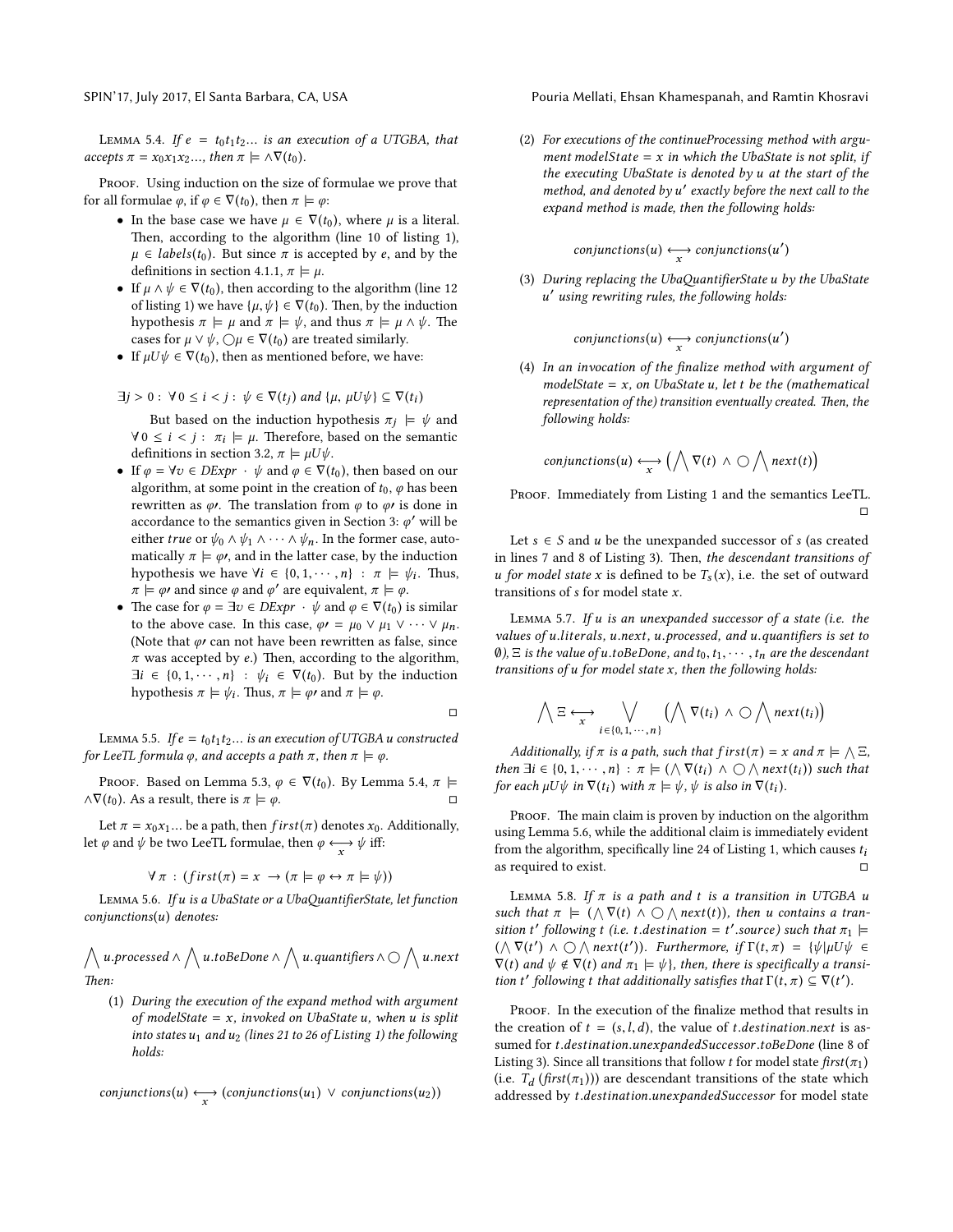$first(\pi_1)$ , then according to Lemma [5.7,](#page-5-3) a transition following t, as required, exists.

<span id="page-6-2"></span>LEMMA 5.9. If u is the UTGBA constructed for LeeTL property  $\varphi$ ,  $q_0$  is u's initial state, and  $T_{q_0}(x)$  denotes the set of outward transitions<br>of  $q_0$  for an arbitrary model state x, then the following holds: of  $q_0$  for an arbitrary model state x, then the following holds:

$$
\varphi \longleftrightarrow \bigvee_{t \in T_{q_0}(x)} \left( \bigwedge \nabla(t) \wedge \bigcirc \bigwedge \text{next}(t) \right)
$$

PROOF. According to the algorithm,  $q0.next = \varphi$ . Therefore, in the finalization stage of  $q_0$ ,  $q_0$ .unexpandedSuccessor.toBeDone is set to  $\varphi$ . Since  $T_{q_0}(x)$  is the set of descendant transitions of q<sub>0</sub>.unexpandedSuccessor for model state x, Lemma [5.7](#page-5-3) guarantees<br>the correctness of this lemma the correctness of this lemma.

<span id="page-6-1"></span>LEMMA 5.10. If u is the UTGBA constructed for LeeTL property  $\varphi$ ,  $π$  is a path such that  $π$   $\models φ$ , then there is an execution e in u that accepts  $\pi$ .

Proof. First,  $\pi \models \bigvee_{t \in \mathbb{I}}$  $\bigvee_{t \in T} (\bigwedge_{t \in T} \nabla(t) \wedge \bigcirc \bigwedge_{t \in T} next(t))$  is true based  $T = T_c$  (first( $\pi$ )) and  $g_0$  is the initial state on Lemma [5.9,](#page-6-2) where  $\overline{T} = T_{q_0} (\text{first}(\pi))$  and  $q_0$  is the initial state<br>of  $u = \text{Also } \exists t \in T : \pi \models (\land \nabla(t) \land \bigcirc \land \text{next}(t))$  such that of u. Also,  $\exists t \in T : \pi \models (\land \nabla(t) \land \bigcirc \land next(t))$  such that<br>for each uII<sup>h</sup> in  $\nabla(t)$  with  $\pi \models \psi \psi$  is also in  $\nabla(t)$ . Next, such for each  $\mu U \psi$  in  $\nabla(t)$  with  $\pi \models \psi, \psi$  is also in  $\nabla(t)$ . Next, successors of t in e can be constructed by repeatedly choosing suc-cessive transitions in u using Lemma [5.8.](#page-5-4) That is, a transition  $t_{i+1}$  following the current transition  $t_i$  in u is chosen, such that if  $\pi$ : satisfies  $(\wedge \nabla(t)) \wedge (\wedge \wedge \nabla(t)))$  then  $\pi_{i,t}$  satisfies formula  $\pi_i$  satisfies  $(\bigwedge \nabla(t_i) \land \bigcirc \bigwedge \text{next}(t_i))$ , then  $\pi_{i+1}$  satisfies formula<br> $(\bigwedge \nabla(t_i, t) \land \bigcirc \bigwedge \text{next}(t_i, t))$  and specifically  $\Gamma(t, \pi) \subseteq \nabla(t_i, t)$  $\bigwedge \nabla(t_{i+1}) \wedge \bigcirc \bigwedge \nvert (2t+1) \bigwedge$ , and specifically,  $\Gamma(t, \pi_i) \subseteq \nabla(t_{i+1})$ .<br>  $\bigwedge$  the case where there exists a *uIIsk* in  $\nabla(t_1)$  with  $\pi \in \mathbb{Z}^d$  and (In the case where there exists a  $\mu U \psi$  in  $\nabla(t_i)$ ) with  $\pi_i \nvDash \psi$  and<br>  $\pi_{i \to \ell} \nvDash \psi$  since  $\pi_{i \to \ell}$  with  $\pi_i$  with  $\pi_i \nvDash \psi$  and  $\pi_{i+1} \neq \psi$ , since  $\pi_i \models \mu U \psi$ , there must be a minimal  $j > i$  such that  $\pi_i \models \psi$ . However, according to Lemma 5.2, the  $\mu U \psi$  formula that  $\pi_j \models \psi$ . However, according to Lemma [5.2,](#page-4-3) the  $\mu U \psi$  formula<br>is proporated into all successive transitions of ty until  $\psi \in \nabla(t)$ . is propagated into all successive transitions of  $t_i$ , until  $\psi \in \nabla(t_j)$ .<br>Thus  $t_i$  can be chosen such that  $\psi \in \nabla(t_i)$ . Thus,  $t_j$  can be chosen such that  $\psi \in \nabla(t_j)$ .  $\Box$ ).

#### <span id="page-6-0"></span>6 EXPERIMENTAL RESULTS

We developed a case study in two different sizes and model checked it against different properties to illustrate how effectively the proposed approach works. This case study is a special implementation of the leader-election problem using the extended version of Rebeca Language. Rebeca, is an operational interpretation of the actor model with formal semantics, supported by model checking tools [\[16\]](#page-8-1). Rebeca is designed to bridge the gap between formal methods and software engineering. The formal semantics of Rebeca is a solid basis for its formal verification. Compositional and modular verification, abstraction, symmetry and partial-order reduction have been investigated for verifying Rebeca models. The theory underlying these verification methods is already established and is embodied in verification tools [\[12,](#page-7-10) [13,](#page-7-11) [15,](#page-7-12) [16\]](#page-8-1).

The implemented leader-election model contains only one type of actor which models the behavior of a node in a network. Different nodes of the model are instantiated from this type. A node has a unique identifier and the goal of the problem is finding a leader node which has the biggest identifier. In this extension of the model, communication among nodes takes place by broadcasting.

Using  $p_1 : \forall i \in Node \cdot \forall j \in Node \cdot (i \neq j \land i.isLeader) \rightarrow$  $\neg$ *j.isLeader* we addressed that there is at most one leader in each moment of the system. With the second one,  $p_2 : \Box \Diamond \exists n \in Node \cdot$ 

n.isLeader we make sure that there is at least one leader in the model. So, combining  $p_1$  and  $p_2$  results in having exactly one leader in the model. Using  $p_3 : \Box \forall i \in Node \cdot \forall j \in Node \cdot j.id >$  $i.id \land i.isLeader) \rightarrow$ 

 $\Diamond$ *j.isLeader* we addressed how leader is changed during the execution of the model and by  $p_4 : \Box \forall i \in Node \cdot \forall j \in Node(i \neq j)$  $j \wedge i.isLeader \wedge (\lozenge j.isLeader))$ 

 $\rightarrow$  *j.id* > *i.id* we make sure than none of the nodes can push the leader to resign.

We developed BlueGrass as a toolset for the model checking of Rebeca models with dynamic creation feature. LeeTL formulas together with the Rebeca models are fed into BlueGrass and the model checking results are reported as its output. The source code of the model is accessible from http://bitbucket.org/pouria\_mellati/ [bluegrassmodelchecker.](http://bitbucket.org/pouria_mellati/bluegrassmodelchecker) The result of using BlueGrass for the model checking of the leader-election problem against the four mentioned properties is present in Table [1.](#page-7-13)

#### 7 RELATED WORKS

We are aware of two works that have previously attempted to enable quantification over model objects in LTL.

Corbett et. al. in [\[3\]](#page-7-4) propose Bandera Specification Language (BSL) for model checking of Java source codes. BSL provides a mechanism for defining universal quantifications over instances of classes. This was deemed necessary by the authors of BSL, since, objects are created dynamically in Java programs. The support for quantifications in BSL is implemented in two steps (we consider the case where only one quantification variable is used, though more are possible in BSL):

- (1) A statement is injected into the constructor of each class, that will, non-deterministically, either do nothing or do the following: flag the quantification variable as bound and bind the variable to the instance that is being created.
- (2) A given quantification in the form of forall  $[0 : Class]$ .  $predicate(o)$  is translated to ¬bound W (bound  $\wedge$  $predicate(o)$ ).

The above steps taken together make up the semantics of universal quantification in BSL. The difference between the work of [\[3\]](#page-7-4) and LeeTL is in their formula semantics. For example, formula  $for all [o: Class] \cdot predicate(o)$  in BSL is interpreted as for each object o of type Class ever created, predicate(o) must hold at the time of creation of o; however, a similar formula  $\forall o \in Class \cdot predicate(o)$ indicates that for each object o of type Class that exists at this state, predicate (o) must hold at this state, based on the semantics of LeeTL. This way, the quantifiers of BSL only hold meaning when used at the very beginnings of formulas (this is also reflected in the syntactic specification of BSL). As a result the quantifiers of BSL are less expressive than those of LeeTL's. For instance, it is impossible to express LeeTL formula  $\Diamond \forall p \in Person \cdot p.isHappy$  using quantifiers of BSL.

Distefano et. al. in [\[5\]](#page-7-14) proposed a temporal logic that enables the specification of properties concerning the allocation and deallocation of entities and the values to which these entities may point. Inspired by OCL, the logic also supports quantification over entities. They also provided a model checking algorithm for NAllTL. The main draw-back of this work was reporting false counter-examples.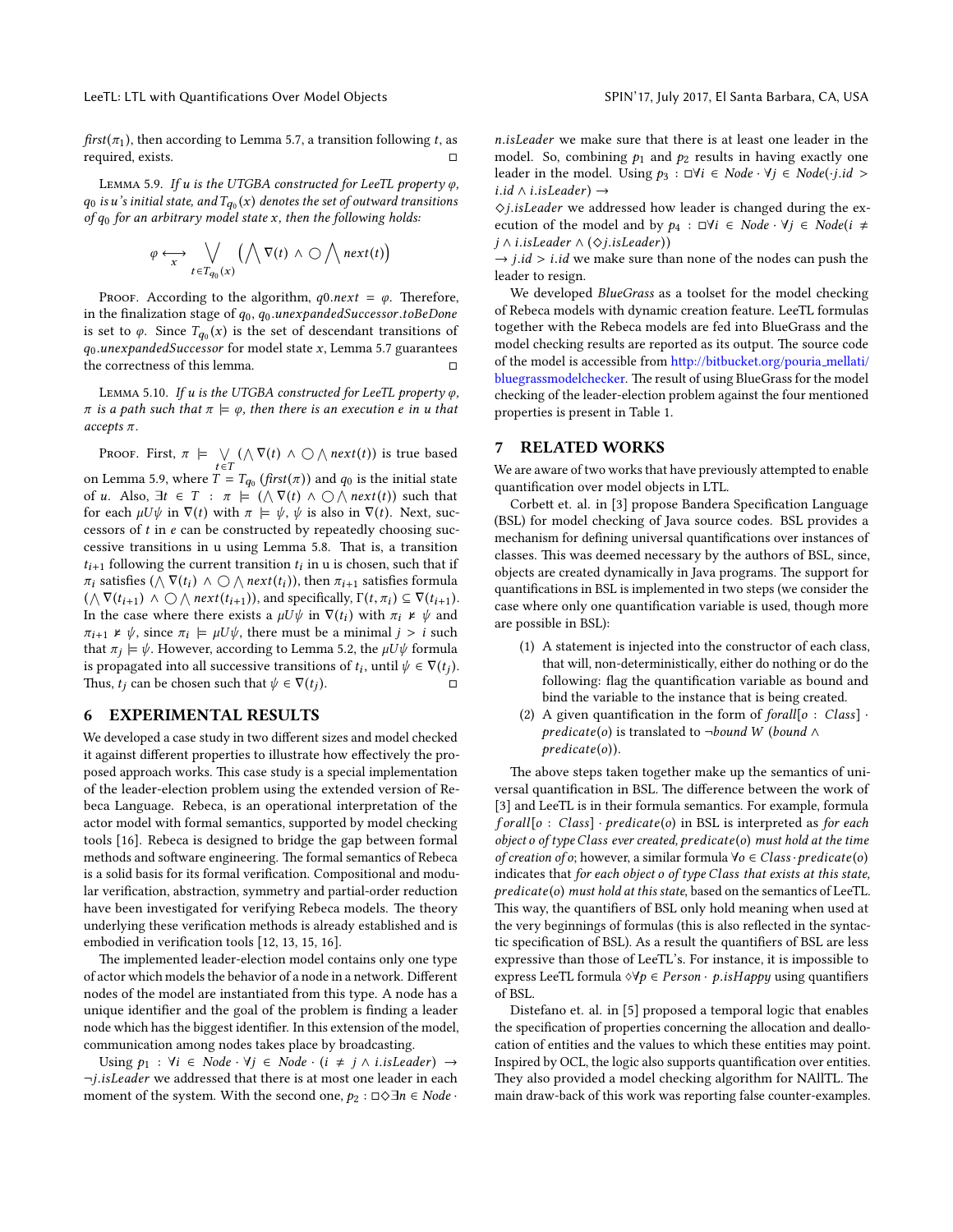| Prop           | Nodes' Ids          | Time (sec)         | Model States | <b>BA</b> States | <b>Product States</b> |
|----------------|---------------------|--------------------|--------------|------------------|-----------------------|
| p <sub>1</sub> | $[4, -23, 44]$      | 1 sec              | 873          | 2                | 873                   |
|                | $[4, -23, 44, 100]$ | $1.3 \text{ min}$  | 360K         | 2                | 360K                  |
| $p_2$          | $[4, -23, 44]$      | 1 sec              | 873          | 3                | 1.2K                  |
|                | $[4, -23, 44, 100]$ | $1.5 \text{ min}$  | 360K         | 3                | 574K                  |
| $p_3$          | $[4, -23, 44]$      | 1 sec              | 873          | 5                | 1.1K                  |
|                | $[4, -23, 44, 100]$ | $2.3 \text{ mins}$ | 360K         | 6                | 400K                  |
| p <sub>4</sub> | $[4, -23, 44]$      | 2 secs             | 873          | 16               | 2.1K                  |
|                | $[4, -23, 44, 100]$ | 3 mins             | 360K         | 25               | 1.2M                  |

<span id="page-7-13"></span>Table 1: Comparing the size of the state space and time consumption in different case studies

The authors, argue that the problem is not necessarily inherent in NAllTL. An advantage of our work over NAllTL is that, with NAllTL, properties need to be checked against a certain type of automata, called HABA. This way, it is necessary for the semantics of modeling languages to be defined in terms of HABA. Even with the required semantics, converting models into HABA is not a straightforward task as certain issues must be avoided by adopting work-arounds including so called "duplication" and "streching". Furthermore, the model checking algorithm needs to be adjusted to support HABA and NAllTL. In contrast, the only requirement imposed by our work is the ability of performing query over the set of active objects of states.

A major strength of NAllTL and HABA is that in some cases HABA can be used for modeling of systems in which an infinite number of objects, using finite automata. This way, infinite state space of these types of systems can be model checked using finite automata. Our work does not support this feature.

In addition to these works, there are some attempts at using LTL like properties for programs and models with dynamic object creation. Iosif and Sisto in [\[11\]](#page-7-15) proposed a notation for property specification in Java codes. Although their approach is developed for Java and Java supports dynamic object creation, their proposed syntax and semantics does not support object creations. Instead, they proposed writing precondition/postcondition like properties for methods of objects to examine properties of created objects.

There is also work on enriching LTL with existential and univer-sal variable quantifiers, proposed by Song and Wu in [\[17\]](#page-8-2). From the syntax point of view, this work is very close to LeeTL. However, authors addressed variables with infinite values using existential and universal variable quantifiers not the objects of the model, as we did in LeeTL.

#### 8 CONCLUSION

In this paper, we propose LeeTL, a new temporal logic that supports quantifications over model objects. Currently, support for both of the modeling and property specification of dynamic object-based systems, i.e. those in which, during the execution of the system (dynamically), new objects are created or the web of relationships between actors is manipulated, is less than satisfactory. Using LeeTL, it is also possible to traverse the web of references between objects to access to specific variables during property specification. To this end, we defined a semantic framework for the state spaces which must be supported by them to be able to model checked against LeeTL formulas. Given an LeeTL formula, we showed that

who Unaccepting Transition-based Generalized Büchi Automaton is created and how the existing büchi automata based model checking toolsets is used to support LeeTL model checking.

We also extended the model checking toolset of Rebeca to support LeeTL to illustrate the applicability of this approach. To this end, we extended Rebeca Language to support dynamic actor creation and we implemented some case studies using the new features. As a result, beside providing support for realtime and probabilistic models, a modeler can use Rebeca family toolset to develop his actor-based models which have dynamic behaviors.

#### REFERENCES

- <span id="page-7-3"></span>[1] Joe Armstrong. 1997. The development of Erlang. SIGPLAN Not. 32 (August 1997), 196–203. Issue 8. DOI:[hp://dx.doi.org/10.1145/258949.258967](http://dx.doi.org/10.1145/258949.258967)
- <span id="page-7-0"></span>[2] Christel Baier and Joost-Pieter Katoen. 2008. Principles of Model Checking. MIT Press. I–XVII, 1–975 pages.
- <span id="page-7-4"></span>[3] James C Corbett, Matthew B Dwyer, John Hatcliff, and others. 2002. Expressing checkable properties of dynamic systems: the Bandera Specification Language. International Journal on Software Tools for Technology Transfer 4, 1 (2002), 34-56.
- <span id="page-7-6"></span>[4] Claudio Demartini, Radu Iosif, and Riccardo Sisto. 1999. dSPIN: A Dynamic Extension of SPIN. In Theoretical and Practical Aspects of SPIN Model Checking, 5th and 6th International SPIN Workshops, Trento, Italy, July 5, 1999, Toulouse, France, September 21 and 24 1999, Proceedings (Lecture Notes in Computer Science), Dennis Dams, Rob Gerth, Stefan Leue, and Mieke Massink (Eds.), Vol. 1680. Springer, 261-276. DOI:http://dx.doi.org/10.1007/3-540-48234-2\_20
- <span id="page-7-14"></span>[5] Dino Distefano, Joost-Pieter Katoen, and Arend Rensink. 2005. Who is pointing when to whom? In FSTTCS 2004: Foundations of Software Technology and Theoretical Computer Science. Springer Berlin Heidelberg, 250-262.
- <span id="page-7-9"></span>[6] Rob Gerth, Doron Peled, Moshe Y Vardi, and Pierre Wolper. 1995. Simple onthe-fly automatic verification of linear temporal logic. In Proceedings of the Fifteenth IFIP WG6. 1 International Symposium on Protocol Specification, Testing and Verification. IFIP.
- <span id="page-7-8"></span>[7] Dimitra Giannakopoulou and Flavio Lerda. 2002. From states to transitions: Improving translation of LTL formulae to Büchi automata. In Formal Techniques for Networked and Distributed SytemsfiFORTE 2002. Springer, 308-326.
- <span id="page-7-2"></span>Klaus Havelund and Grigore Rosu. 2004. An Overview of the Runtime Verification Tool Java PathExplorer. Formal Methods in System Design 24, 2 (2004), 189–215.
- <span id="page-7-5"></span>[9] Klaus Havelund and Grigore Rosu. 2004. An Overview of the Runtime Verification Tool Java PathExplorer. Formal Methods in System Design 24, 2 (2004), 189–215. DOI:[hp://dx.doi.org/10.1023/B:FORM.0000017721.39909.4b](http://dx.doi.org/10.1023/B:FORM.0000017721.39909.4b)
- <span id="page-7-1"></span>[10] Gerard J. Holzmann. 1997. The Model Checker SPIN. IEEE Trans. Software Eng. 23, 5 (1997), 279-295. DOI: http://dx.doi.org/10.1109/32.588521
- <span id="page-7-15"></span>Radu Iosif and Riccardo Sisto. 2003. Temporal logic properties of Java objects. Journal of Systems and Software 68, 3 (2003), 243–251. DOI : http://dx.doi.org/10. [1016/S0164-1212\(03\)00062-1](http://dx.doi.org/10.1016/S0164-1212(03)00062-1)
- <span id="page-7-10"></span>[12] Mohammad Mahdi Jaghoori, Marjan Sirjani, Mohammad Reza Mousavi, Ehsan Khamespanah, and Ali Movaghar. 2010. Symmetry and Partial Order Reduction Techniques in Model Checking Rebeca. Acta Inf. 47, 1 (2010), 33–66.
- <span id="page-7-11"></span>[13] Hamideh Sabouri and Marjan Sirjani. 2008. Slicing-Based Reductions for Rebeca. In Proceedings of FACS 2008. ENTCS.
- <span id="page-7-7"></span>[14] Marjan Sirjani. 2007. Rebeca: Theory, applications, and tools. In Formal Methods for Components and Objects. Springer, 102–126.
- <span id="page-7-12"></span>[15] Marjan Sirjani, Frank S. de Boer, and Ali Movaghar-Rahimabadi. 2005. Modular Verification of a Component-Based Actor Language. J. UCS 11, 10 (2005), 1695-1717.